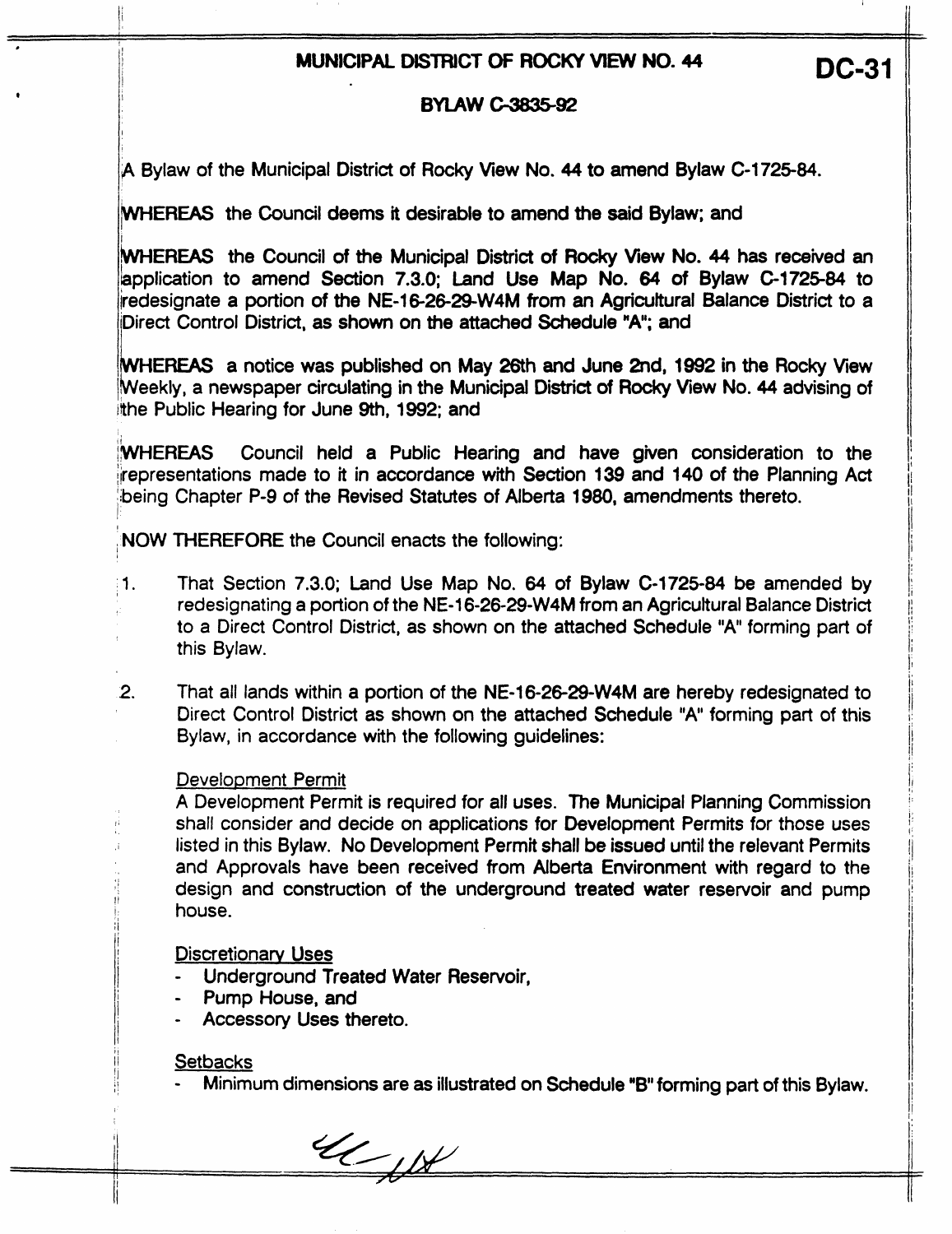|       |                                                                                                                                                                                                                                                  | MUNICIPAL DISTRICT OF ROCKY VIEW NO. 44 |               |
|-------|--------------------------------------------------------------------------------------------------------------------------------------------------------------------------------------------------------------------------------------------------|-----------------------------------------|---------------|
|       |                                                                                                                                                                                                                                                  | <b>BYLAW C-3835-92</b>                  | Page 2        |
|       | Landscaping, Security, Height, and Controlled Appearance<br>Landscaping, fencing, berming, height, and building materials compatible with the<br>surrounding residential dwellings shall be as required by the Municipal Planning<br>Commission. |                                         |               |
| 3.    | The Bylaw comes into effect upon the date of its third reading.                                                                                                                                                                                  |                                         |               |
|       |                                                                                                                                                                                                                                                  |                                         | File: 6416004 |
|       | First reading passed in open Council, assembled in the City of Calgary, in the Province of<br>Alberta, this 12th day of May, 1992, on a motion by Councillor MacFarlane.                                                                         |                                         |               |
|       | Second reading passed in open Council, assembled in the City of Calgary, in the Province<br>of Alberta, this 9th day of June, 1992, on a motion by Councillor Wilkinson.                                                                         |                                         |               |
|       | Third and final reading passed in open Council, assembled in the City of Calgary, in the<br>Province of Alberta, this 9th day of June, 1992, on a motion by Councillor Vincent.                                                                  |                                         |               |
| RFFVF |                                                                                                                                                                                                                                                  |                                         |               |
|       |                                                                                                                                                                                                                                                  |                                         |               |
|       |                                                                                                                                                                                                                                                  |                                         |               |
|       |                                                                                                                                                                                                                                                  |                                         |               |
|       |                                                                                                                                                                                                                                                  |                                         |               |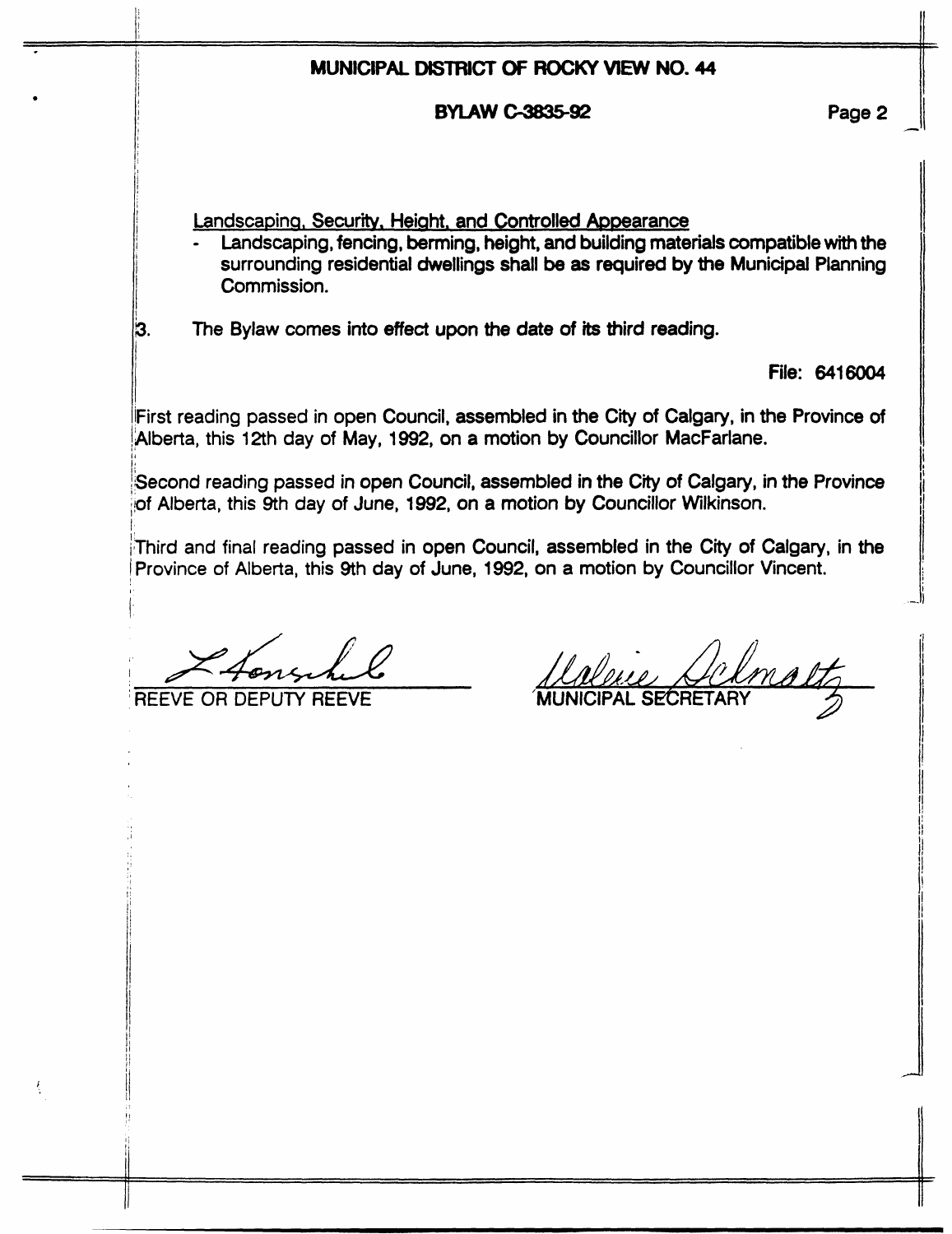